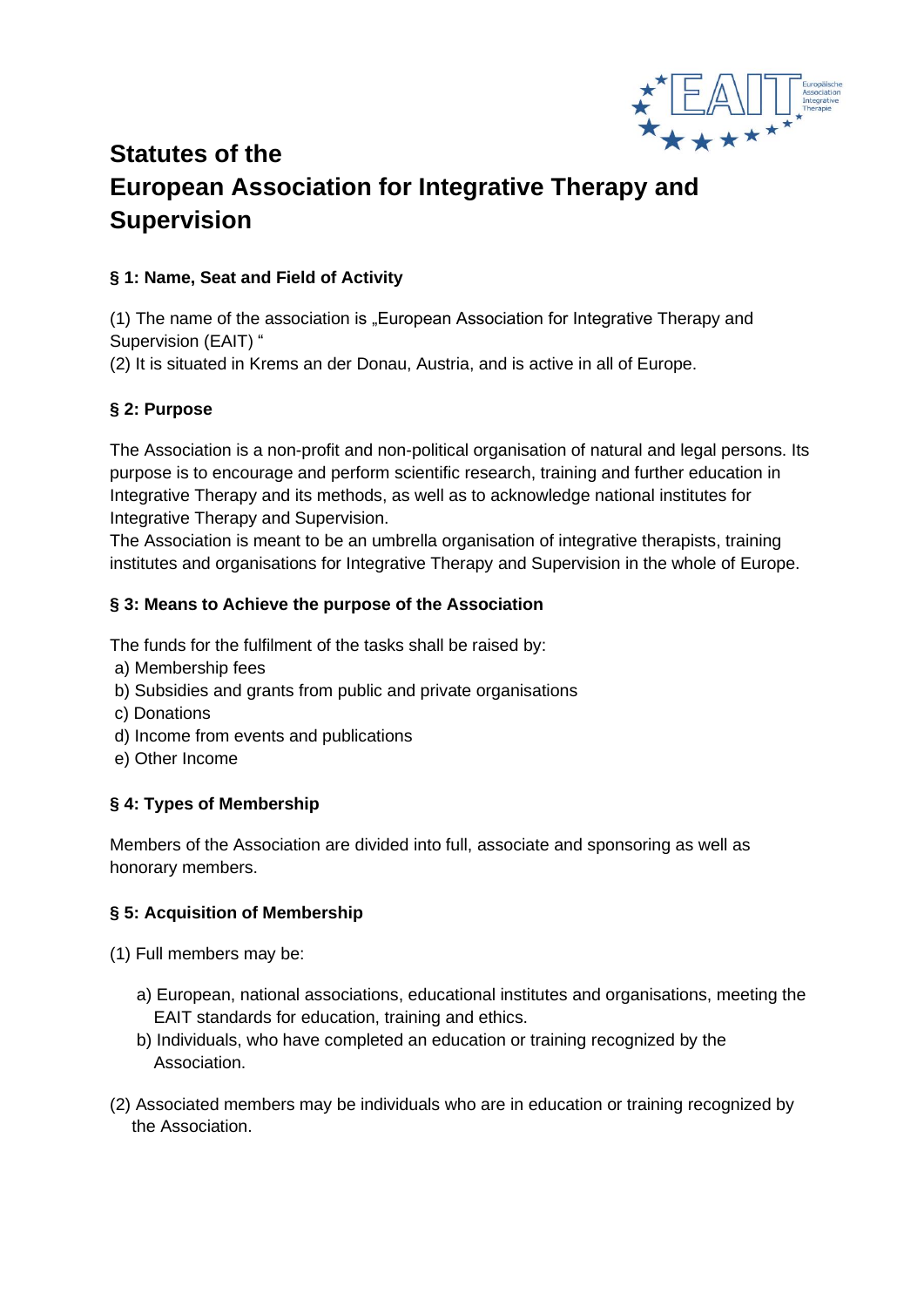- (3) Sponsoring members may be natural or legal persons, who identify with the goals and content of the Association and who wish to contribute in a financial or non-material way.
- (4) Persons who have rendered outstanding services to integrative therapy/supervision may be elected honorary members by the General Assembly upon proposal of the Executive Committee.
- (5) The admission of all other members takes place after a written application by decision of the Executive Committee. The admission can be refused without giving any reasons.

## **§ 6: Termination of Membership**

- (1) Membership ends
	- a) with the death of the member
	- b) by written notice of termination by the member to the Executive Committee
	- c) by exclusion from the Association.
	- d) by dissolution of a training institute or organisation
- (2) A member/honorary can be excluded by the Executive Committee if he/she violates his/her obligations towards the Association (in particular payment obligations and failing of safeguarding the reputation of the Association) or it he/she is otherwise damaging the image or the interests of the Association.

#### **§ 7: Rights and Obligations of Members**

- (1) All members of the Association are entitled to attend the General Assembly and to submit motions. The right to vote in the General Assembly as well as the right to elect and to be elected are reserved to the full members.
- (2) All members of the Association are obliged to pay dues, to safeguard the reputation and represent the interests of the Association.

### **§ 8: Organs of the Association**

The organs of the Association are the General Assembly, the Executive Committee, the Auditors and the Arbitration Committee.

### **§ 9: The General Assembly**

- (1) The General Assembly is the assembly of members according to the "Vereinsgesetz 2002/2012"(Austrian Law on Associations). The ordinary General Assembly takes place every two years.
- (2) An extraordinary General Assembly is held upon:
	- a) resolution of the Executive Committee or the General Assembly,
	- b) written request of at least 10% of the members.
	- c) on request of the Auditors (§ 21 section 5 first sentence VereinsG),
	- d) decision of the Auditors (§ 21 section 5, 2nd sentence VereinsG, § 11 section 2)
	- e) resolution of a court appointed trustee (§ 11 section 2 last sentence) within four weeks.
- (3) All members must be invited to both the ordinary and the extraordinary General Assemblies at least three weeks in advance by email. Each member shall ensure that up-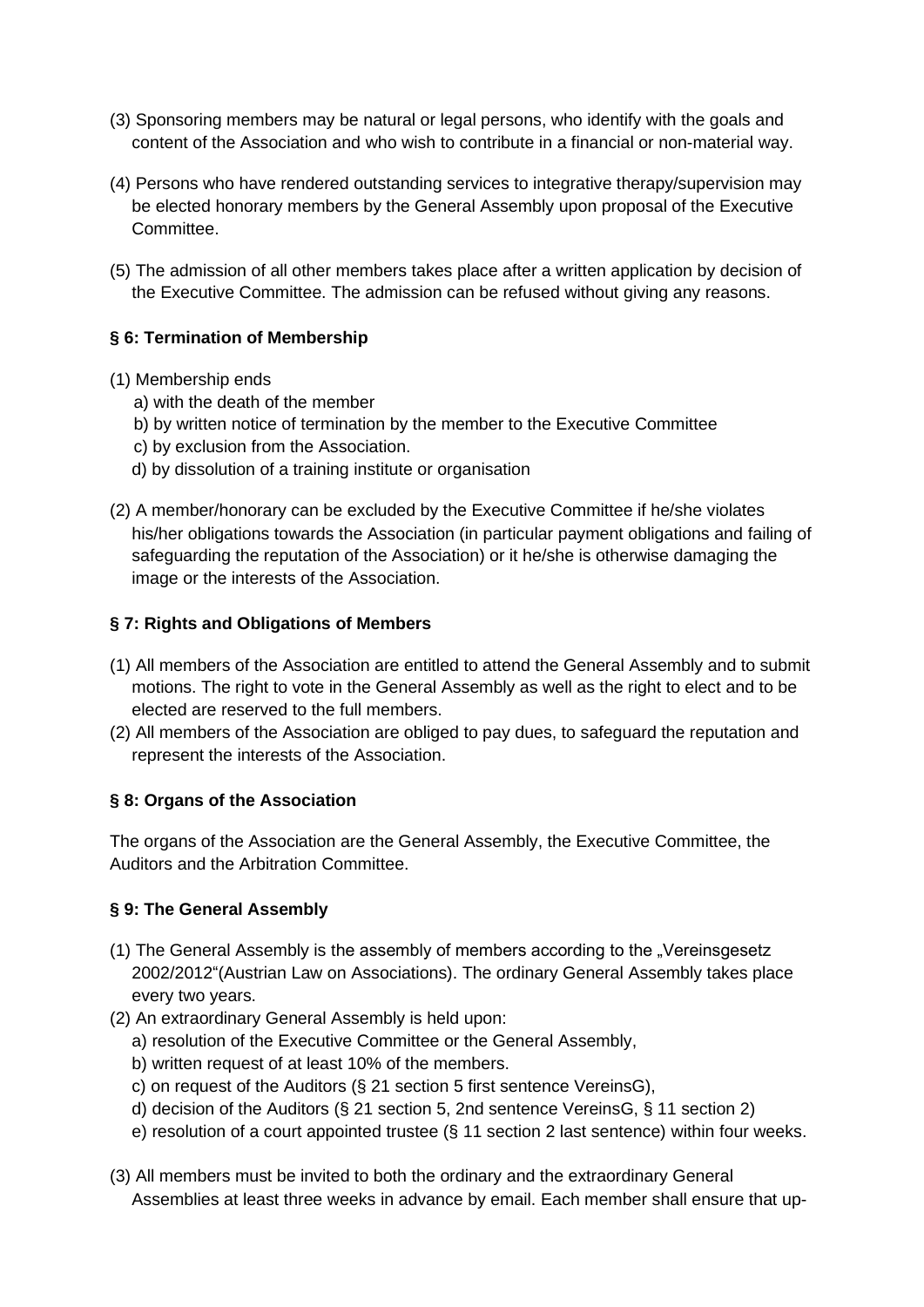to-date email addresses/contact details are made available to the Association. The invitation to be sent by the Executive Committee must include the agenda of the General Assembly.

- (4) Motions to the General Assembly shall be submitted to the Executive Committee at least ten days before the date of the General Assembly.
- (5) Valid resolutions with the exception of those concerning a motion to convene an extraordinary General Assembly - can only be passed on the items on the agenda.
- (6) All members are entitled to participate in the General Assembly. The right to vote is reserved to full and honorary members. Individual members and members of the Executive Committee have one vote, organisations with less than 150 members have two votes, organisations with more than 150 members have four votes.
- (7) The General Assembly is quorate irrespective of the number of members present as long as the Executive Committee is also quorate.
- (8) Elections and resolutions of the General Assembly are generally made with a simple majority of the valid votes. Resolutions by which the statutes of the Association are to be changed or for the dissolution of the Association require a qualified majority of two thirds of the valid votes.
- (9) The President of the Executive Committee chairs the General Assembly. In his/her absence the Vice President chairs the General Assembly. If he/she is also unable to chair the meeting, the oldest member of the Executive Committee present shall chair the General Assembly.

### **§ 10: Responsibilities of the General Assembly**

The following responsibilities are reserved to the ordinary General Assembly:

- a) Receipt and approval of the Treasurer's report and closing statement of accounts including the Auditor's report.
- b) Passing of resolutions on the budget.
- c) Election and dismissal of the members of the Executive Committee and the Auditors
- d) Approval of legal transactions between the Auditors and the Association.
- e) Discharge of the Executive Committee.
- f) Determination of the amount of membership fees for ordinary and extraordinary members.
- g) Awarding and revoking of honorary membership.
- h) Passing resolutions on amendments to the Statutes and the voluntary dissolution of the Association.
- i) Discussion and resolution on other items on the agenda.

### **§ 11: Executive Committee**

- (1) The Executive Committee shall consist of at least four, but not more than seven members, including the President, the Vice President, the Secretary, the Treasurer und up to three assessors. The Executive Committee must be multinational. If a member of the Executive Committee resigns, the Executive Committee shall replace him/her by cooption.
- (2) The Executive Committee shall be elected by the General Assembly. In case the Executive Board must replace an elected member by co-optation as stipulated above, such replacement must be approved by the next General Assembly. In case the Executive Committee is unable to complete itself by co-optation, either at all or for an unforeseeable period of time, each Auditor shall be obliged to convene without delay an extraordinary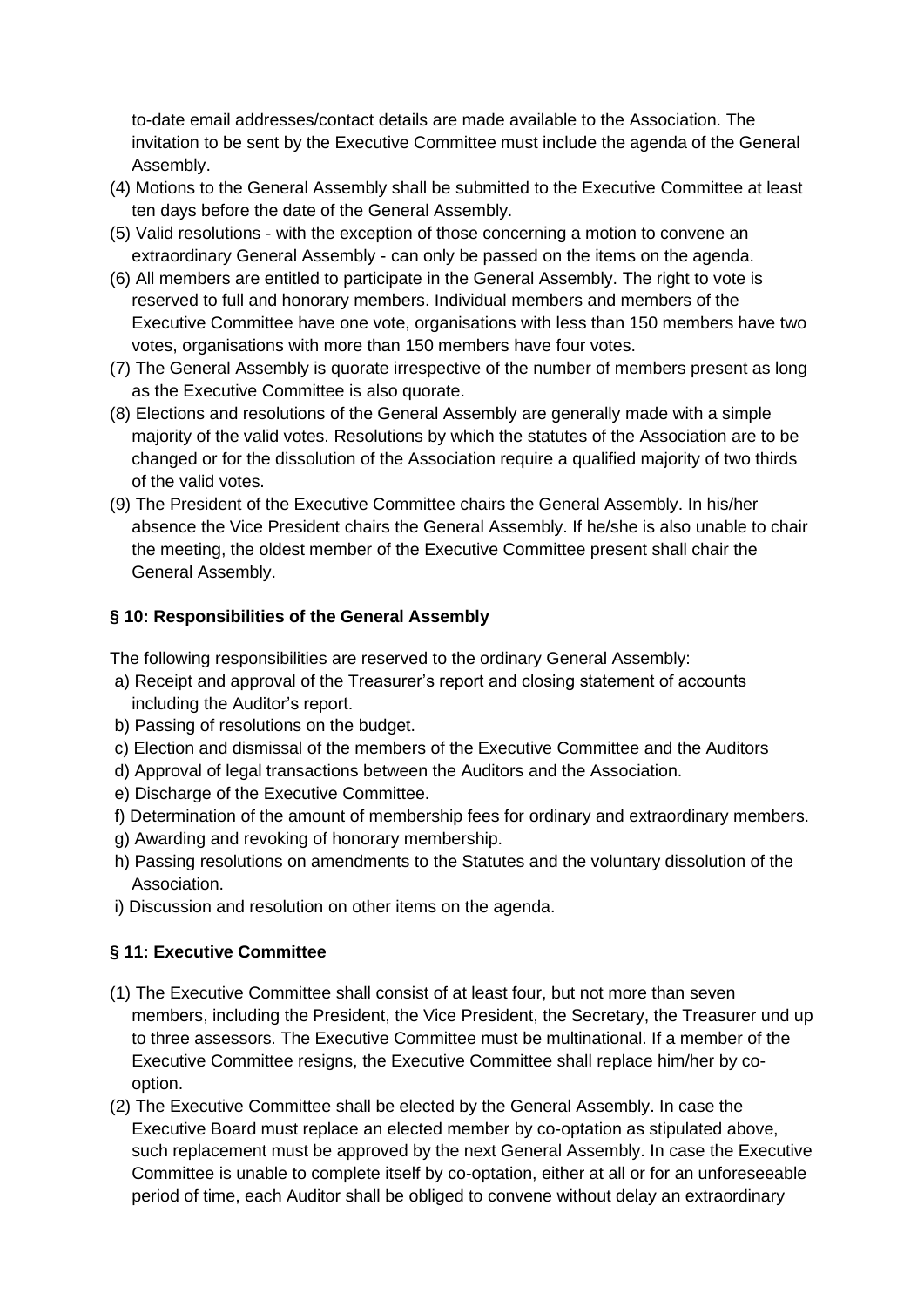General Assembly for the purpose of electing a new Executive Committee. If the Auditors are also unable to act, any regular member recognizing the emergency situation shall immediately request the appointment of a trustee at the competent court, who shall immediately convene an extraordinary General Assembly.

- (3) The term of office of the Executive Committee shall be two years. In any case it lasts until the election of the new Executive Committee. Re-election is possible.
- (4) The Executive Committee shall be convened in writing by the President, in his/her absence by the Vice President. If he/she is also unable to do so for an unforeseeable period of time, any other member of the Executive Committee may convene the Executive Committee.
- (5) The Executive Committee is considered a quorum if all its members have been invited and at least half of them are present.
- (6) The Executive Committee shall adopt its resolutions by simple majority vote. In the event of a tie the President shall have a casting vote.
- (7) The President shall chair the meeting or his/her absence the Vice President. In the event he/she is also prevented, the meeting shall be chaired by the oldest member present, or by a member who is appointed by a majority of the other members of the Executive Committee present.
- (8) The function of a member of the Executive Committee shall end upon death, by the expiry of the term of office, by resignation and by removal.
- (9) At any time, the General Assembly may dismiss the entire Executive Committee or individual members by a two-thirds majority. The dismissal shall take effect with the appointment of the new member of the Executive Committee or the entire Executive Committee.
- (10) At any time, members of the Executive Committee may resign in writing. The resignation shall be addressed to the Executive Committee or in case of resignation of the entire Executive Committee to the General Assembly. The resignation shall only become effective upon co-option or appointment of a successor.

### **§ 12: Responsibilities of the Executive Committee**

The Executive Committee is responsible for the management of the Association. It is the governing body according to the Austrian "Vereinsgesetz 2002/2012". The Executive Committee is responsible for all tasks that are not assigned by the statutes to another organ of the Association. This shall include in particular the following responsibilities:

- (1) Preparation of the annual budget, as well as the statement of accounts and the closing of accounts
- (2) Preparation and convening of the ordinary and extraordinary General Assemblies
- (3) Management of the Association's assets
- (4) Admission and exclusion of ordinary and extraordinary members. In the event of exclusion, the member concerned may appeal to the General Assembly
- (5) Establishment of rules of procedure
- (6) Hiring and dismissal of employees of the Association
- (7) Coordination and cooperation with internal working groups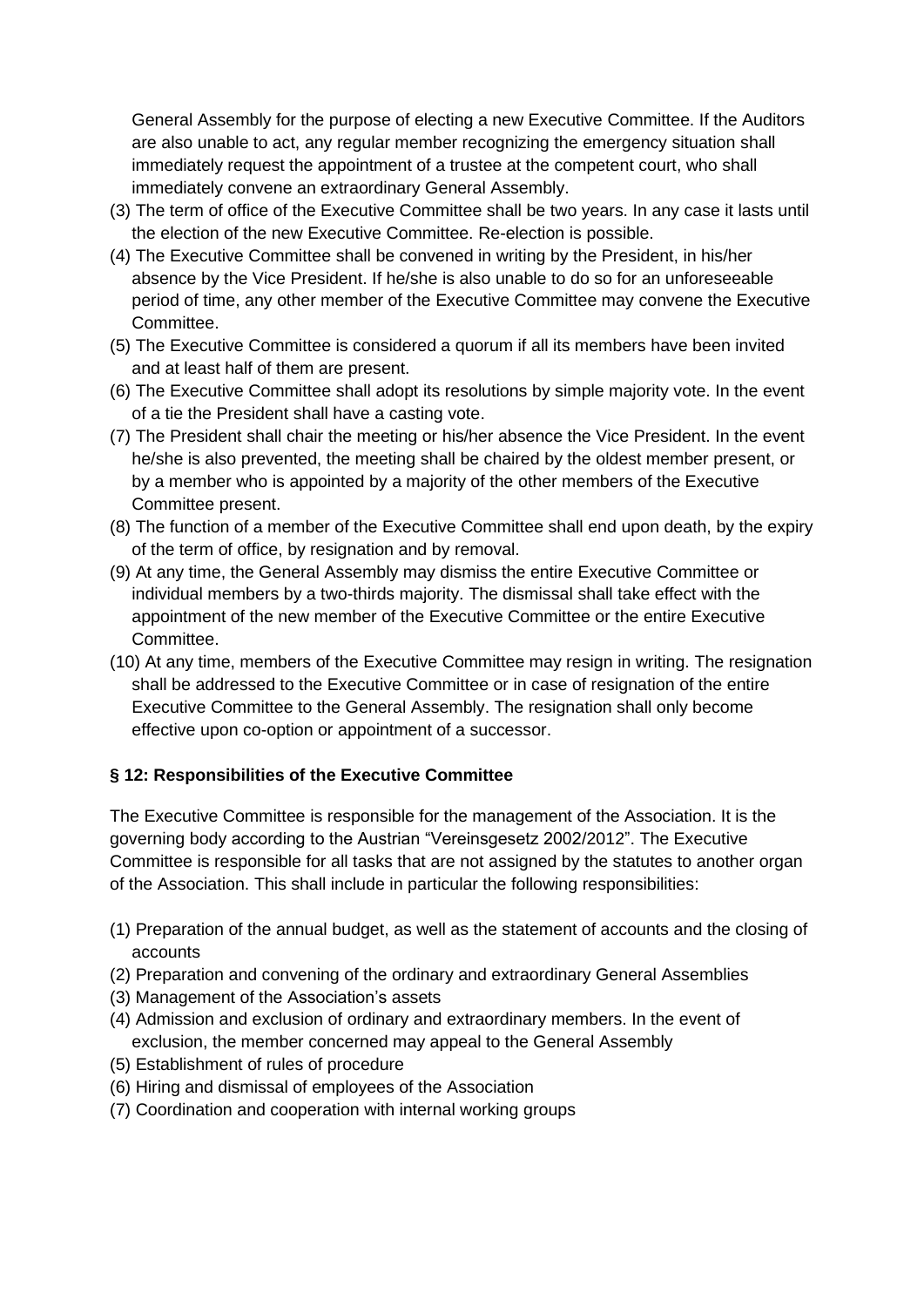## **§ 13: Special Responsibilities of Individual Members of the Executive Committee**

- (1) The President is responsible for representing the Association to the public, towards the authorities and to third parties. He/she shall chair the General Assembly as well as the Executive Committee.
- (2) The Vice President represent the President.
- (3) The Treasurer shall be responsible for the proper financial management of the Association.
- (4) In case of imminent danger, the President shall be entitled to make decisions on his/her own responsibility, even in matters falling within the scope of the responsibilities of the General Assembly or the Executive Committee. In this case, the subsequent approval of the competent organ shall be required
- (5) The Secretary shall keep the minutes of the General Assembly and of the Executive Committee.
- (6) In case a member of the Executive Committee is prevented from attending, his/her deputy shall take his/her place.

### **§ 14: The Auditors**

- (1) Two Auditors shall be elected by the General Assembly for a period of two years. Reelection is possible. The Auditors may not belong to any organ – with the exception of the General Assembly – whose activities are subject of the audit.
- (2) They shall be responsible for the control the daily business and the examination of the accounts. They shall report the results of the audit to the General Assembly.
- (3) Transactions between the Auditors and the Association require the approval of the General Assembly. In all other respect, the provisions of § 11 (8) to (10) shall apply to the Auditors.

### **§ 15: Board of Arbitration**

- The Association's Board of Arbitration is appointed to settle all disputes arising from the Association relationship. It is a "conciliation body" in the sense of Austrian Association Act "Vereinsgesetz 2002" and not an arbitration court according to §§ 577 ZPO.
- (2) The Board of Arbitration shall be composed of three full members. It shall be constituted in such a way that one party to the dispute shall within seven days make known in writing to the Executive Committee one member of the Board of Arbitration. Upon request by the Executive Committee within seven days, the other party to the dispute shall, within 14 days, nominate another member of the Board of Arbitration. The to this point designated members of the Board of Arbitration will be called by the Executive Committee with 7 days to appoint a third ordinary member as chair of the Board of Arbitration within a further 14 days. In the event of a tie the third regular member shall be chosen by drawing lots among the nominees. The members of the Board of Arbitration may not belong to any organ – with the exception of the General Assembly – whose activities are the subject part of the dispute.
- (3) The Board of Arbitration shall reach its decision after hearing both parties in the presence of all its members by a simple majority votes. It shall decide to the best of its knowledge and belief. Its decisions are final within the Association.